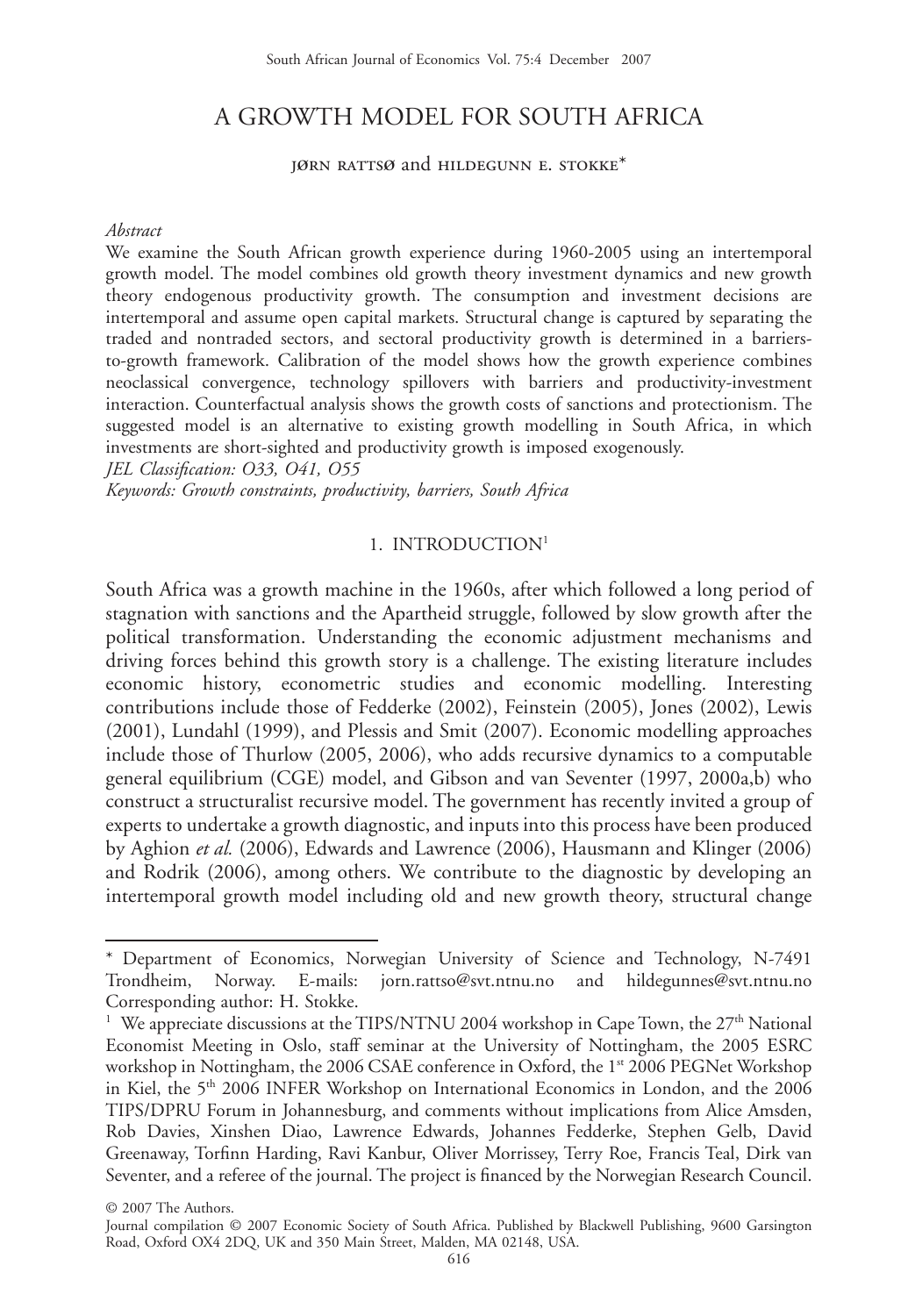between the traded and nontraded goods sectors, and separating between skilled and unskilled labour. The model is calibrated to reproduce the growth path for 1960-2005 and allows counterfactual growth analysis.

Applied growth models dealing with productivity dynamics have been developed for other countries and include those of Ngai (2004) for different country groups, Coleman (2005) for Japan, Duarte and Restuccia (2007) for Portugal, and Diao *et al.* (2005, 2006) for Thailand. We follow the tradition of calibrating the model to country data and include full general equilibrium effects.

In the evaluation of the growth performance we separate between three time periods: the high growth period 1960-1974, closed economy 1975-1993, and post Apartheid 1994-2005. The closed economy effects of international sanctions and import quotas are important to the growth path, but are typically hard to measure. We capture the degree of openness in the economy by calibrating a tariff equivalent that reproduces the actual trade path. The calibrated tariff equivalent decreases in the 1960s, then increases with a peak in the late 1980s, before decreasing rapidly after 1990.

The calibrated model explains South African growth during 1960-2005 as a result of neoclassical convergence, technology spillovers with barriers, and endogenous interplay between productivity and investment profitability. While the high growth period was driven by high returns to investment, stagnation followed sanctions and protectionism that served as barriers to productivity growth. The barriers implied a slowdown in productivity growth associated with reduced international and domestic spillovers and a fall in investment profitability. Elimination of sanctions and trade liberalization together with more human capital has stimulated economic growth with reduced barriers post Apartheid. The expansion of nontradables observed since 1980 is reproduced by the model and is mainly demand-side driven. The model assumes flexible domestic markets and concentrates on international productivity spillovers affecting investment. Domestic market imperfections represent an important area for future model extensions.

The model enables us to analyse a counterfactual scenario excluding the period with sanctions and protection to see how this has constrained growth and influenced economic structure. A more open economy stimulates growth through technology spillovers, less expensive capital goods and positive productivity-investment interaction. The degree of openness has conflicting effects on the economic structure. Increased access to foreign technology stimulates productivity growth in tradables, with part of the learning spilling over to nontradables. Lower tariffs imply more competition from abroad, and part of the domestic demand for tradables is shifted towards cheaper foreign goods. In the numerical simulations, the positive productivity effect dominates and the contraction of tradables is constrained. The results imply that the international isolation from the mid 1970s to the early 1990s harmed the traded sector the most.

The paper presents the modelling of the productivity dynamics (Section 2), the integration of these dynamics into a general equilibrium growth model (Section 3), the reproduction of South Africa's economic development during 1960-2005 (Section 4), and offers a counterfactual analysis of openness (Section 5). Section 6 concludes.

#### 2. ENDOGENOUS PRODUCTIVITY DYNAMICS

The productivity specification is motivated by recent advancements in growth theory, stylized facts about growth patterns, and econometric evidence for South Africa.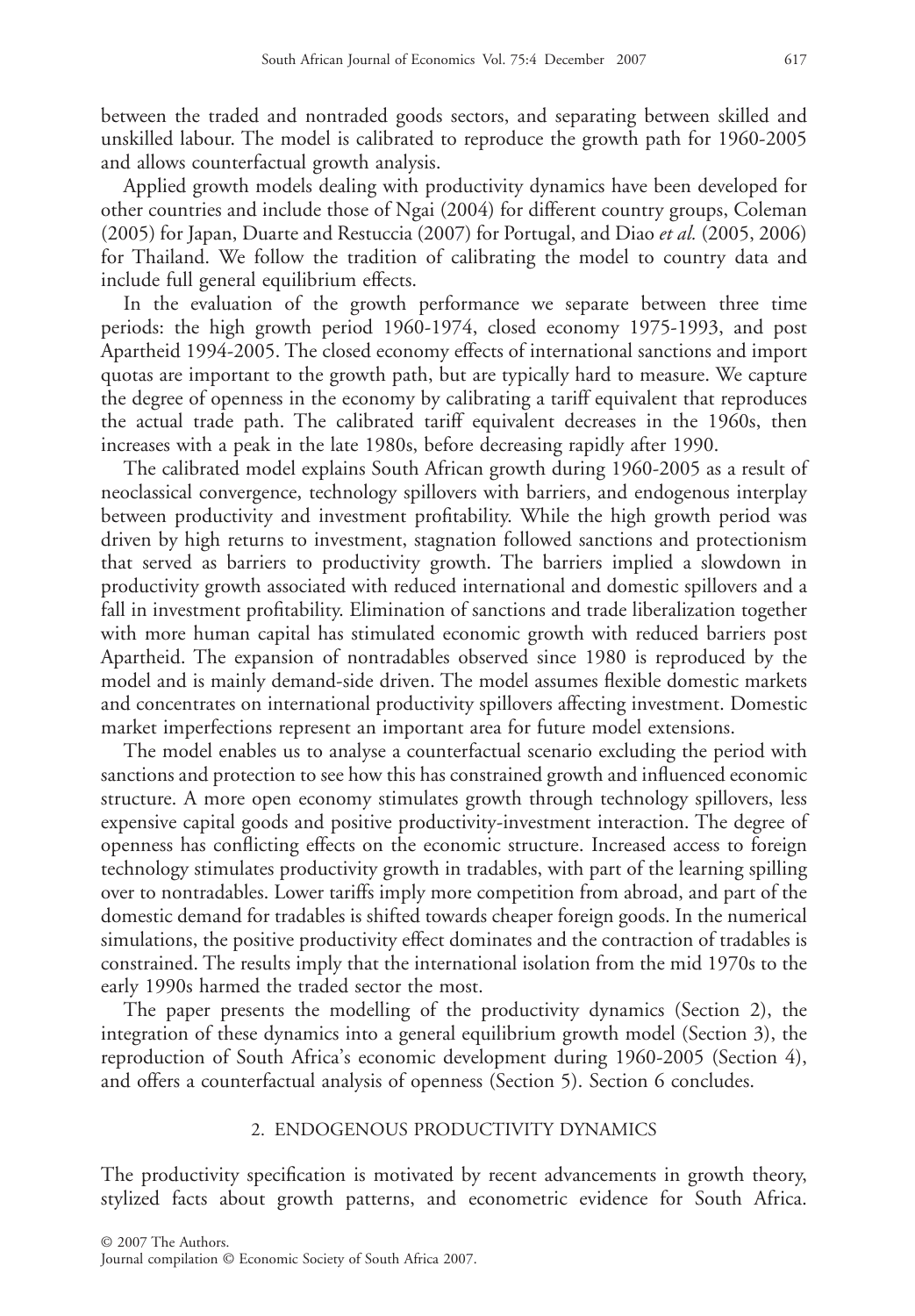Acemoglu and Ventura (2002) observe that income differences between countries are permanent and the world income distribution is stable. Hall and Jones (1999) show how income differences represent variation in productivity levels, and that productivity growth is the key variable to understanding growth. This is consistent with a model where the individual country growth rate in the long run is determined by the world technology frontier and where the technology gap to the frontier is constant. All countries can benefit from the growth of the world technology frontier, albeit to different degrees and at different speeds, and dependent on the initial conditions. This approach has historical roots in the Gerschenkron (1962) type of catching-up growth formalized by Nelson and Phelps (1966) as technology adoption. Parente and Prescott (1994, 2005) develop the barriers to growth framework, and Klenow and Rodriguez-Clare (2005) offer an overview of alternative model formulations including international externalities.

We relate productivity growth in tradables to international technology spillovers. The degree of catch-up to the world frontier depends on trade policy and human capital barriers. There is broad agreement that international spillovers are important for productivity growth. In a study of R&D spillover in 77 developing countries, Coe *et al.* (1997) conclude that a developing country can boost its productivity by importing a larger variety of intermediate products and capital equipment embodying foreign knowledge. By taking into account the endogeneity of trade and institutional quality, Alcala and Ciccone (2004) confirm the positive effect of trade on productivity. Benhabib and Spiegel (1994) document the importance of human capital for both innovation and technology adoption. Hansson and Henrekson (1994) study the combined importance of human capital and trade for technology diffusion. In a crosscountry study of 81 countries they find a significant effect of the initial technology gap on labour productivity growth, and the effect is strengthened when the capability to absorb foreign technology is taken into account. Both a higher level of human capital and more interaction with the rest of the world stimulate technological catch-up.

Productivity growth in nontradables is determined by the level of human capital and domestic spillovers. Interaction with the traded sector in the intermediate market contributes to productivity growth through backward linkages. An early demonstration of the inter-sectoral beneficial externalities of the traded sector is shown by Feder (1982). He finds that the export sector is productivity leading and contributes to positive productivity effects in other sectors of the economy. Javorcik (2004) applies firm-level data from Lithuania during 1996-2000 and offers empirical support for the existence of backward productivity spillovers. Using Chilean plant-level data, Alvarez and Lopez (2006) find strong support for the view that exporters improve the productivity of their intermediate suppliers.

Several studies find that both openness and domestic factors are important for productivity growth in South Africa. Harding and Rattsø (2007a) show how industrial productivity growth during 1970-2003 can be viewed as catching up to the world technology frontier influenced by human capital. Harding and Rattsø (2007b) address the endogeneity problem of trade policy and use other regions' tariff development as part of the WTO process as instruments for the tariff reductions since 1988. They find that tariff liberalization has been important for labour productivity growth. Fedderke (2005) puts more emphasis on domestic factors, and identifies the important effects of R&D and human capital on productivity growth.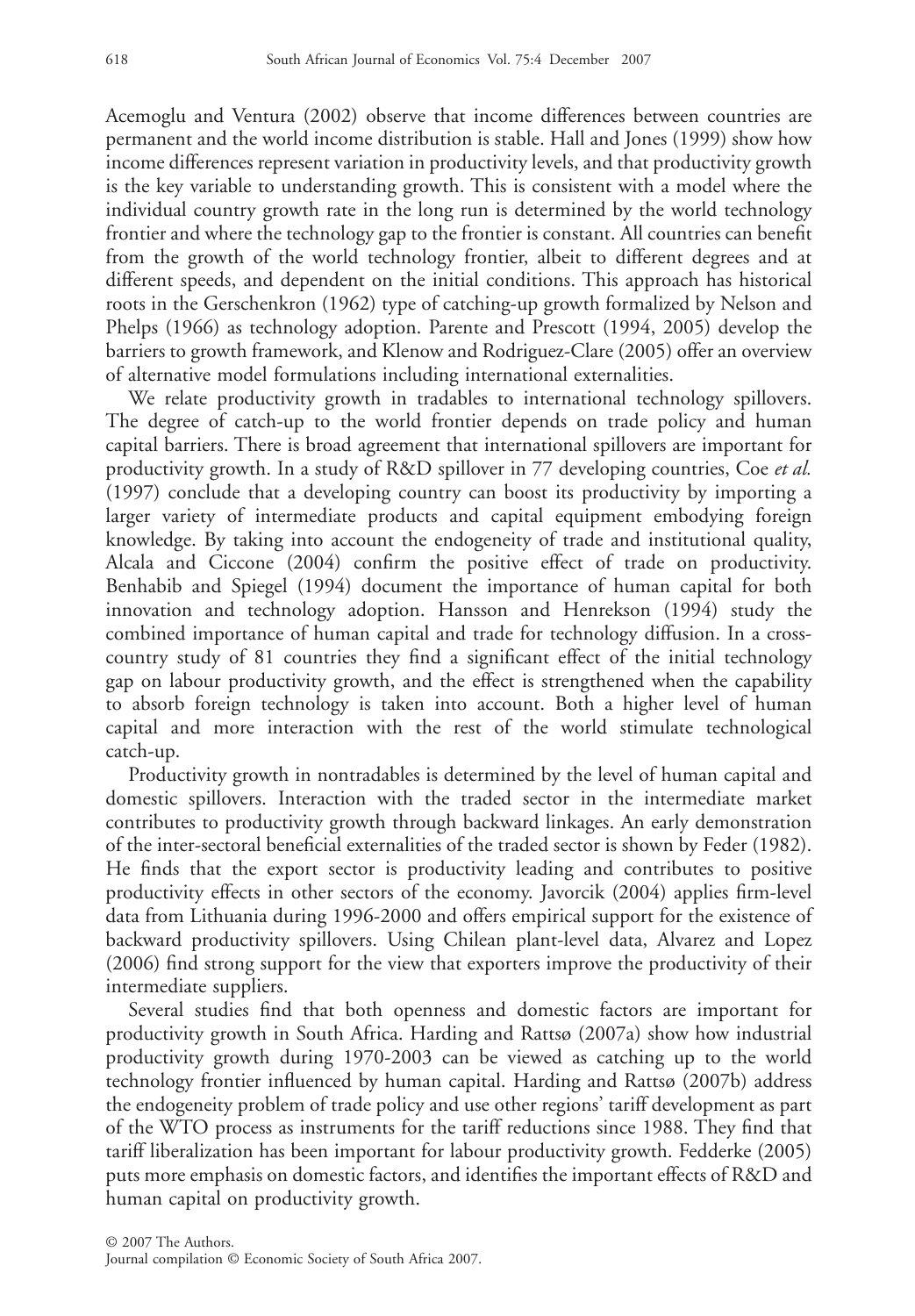The rate of growth of labour augmenting technical progress in tradables  $(\hat{A}_{M,t})$  follows the specification in Rattsø and Stokke (2007), which is an extended version of the Benhabib and Spiegel (2005) model:

$$
\hat{A}_{M,t} = H_t^{\theta_1} + \lambda_M H_t^{\theta_2} T_t^{\theta_3} \left( 1 - \frac{A_{M,t}}{A_t^*} \right)
$$
\n(1)

The first term on the right-hand side of equation (1) represents the contribution from innovation activities, while the second term is the technology adoption function.  $A_\epsilon^*$  is the frontier level of productivity and  $A_{M,t}/A_t^*$  represents the technology gap to the world frontier.  $\lambda_M$ ,  $\theta_1$ ,  $\theta_2$  and  $\theta_3$  are constant parameters. We measure human capital (*H<sub>t</sub>*) by the share of skilled workers in the labour force. The skill-ratio is exogenous in the model, but is set according to the observed development during 1960-2005. Trade barriers are represented by total trade as a share of GDP  $(T<sub>i</sub>)$ , which is endogenously determined. The complementarity between trade and human capital in technology adoption is also investigated by Stokke (2004) for the case of Thailand. The linear relationship between productivity growth and the technology gap limits the advantage of backwardness compared with the Nelson-Phelps specification and gives possible divergence in cases of high barriers to technology adoption. This is consistent with empirical evidence showing convergence among open economies, while high trade barriers may generate a development trap (see Sachs and Warner, 1995).

The rate of growth of labour augmenting technical progress in nontradables  $(\hat{A}_{S,t})$  is specified as follows:

$$
\hat{A}_{S,t} = H_t^{\gamma_1} + \lambda_S H_t^{\gamma_2} N_t^{\gamma_3} \left( 1 - \frac{A_{S,t}}{A_{M,t}} \right)
$$
\n(2)

The first term on the right-hand side of equation (2) represents the contribution from innovation activities, while the second term captures the domestic spillovers. Learning from the traded sector depends on the degree of interaction in the intermediate market, the human capital level and the technological distance between the domestic sectors. *Nt* represents the nontraded sector's intermediate supply to tradables as a share of GDP, while  $A_{S,t}/A_{M,t}$  is the domestic technology gap.  $\lambda_S$ ,  $\gamma_1$ ,  $\gamma_2$  and  $\gamma_3$  are constant parameters. As with international technology spillovers, the nontraded sector benefits from a large technology gap relative to tradables (low value of  $A_{S_i}/A_{M_i}$ ). This follows from higher learning potential, and the degree of catch-up towards tradables depends on the extent of spillovers  $(N_t)$  and the ability to take advantage of them  $(H_t)$ .

Under symmetric growth, long-run productivity growth is given by the exogenous frontier growth rate *g*, and both the international and the domestic technology gap are constant. The degree of catch-up depends on the level of barriers to technology adoption and the innovative capacity of the economy. The long-run equilibrium consequently implies a proportional relationship between  $A_{M,t}$  and  $A_t^*$ , and between  $A_{S,t}$  and  $A_{M,t}$ :

$$
A_{M,t} = \frac{H_t^{\theta_1} + \lambda_M H_t^{\theta_2} T_t^{\theta_3} - g}{\lambda_M H_t^{\theta_2} T_t^{\theta_3}} \cdot A_t^*
$$
(3)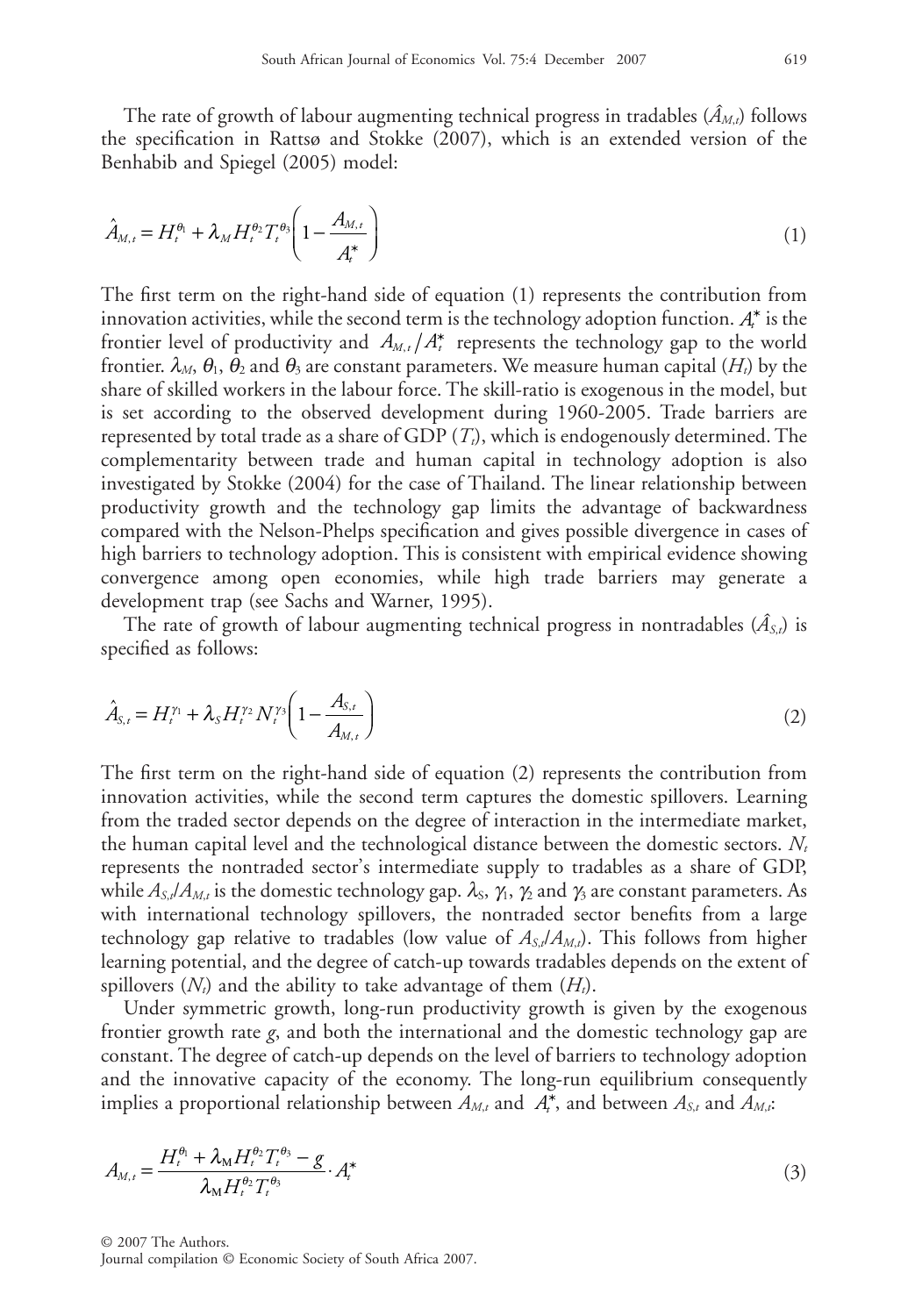$$
A_{S,t} = \frac{H_t^{\gamma_1} + \lambda_S H_t^{\gamma_2} N_t^{\gamma_3} - g}{\lambda_S H_t^{\gamma_2} N_t^{\gamma_3}} \cdot A_{M,t}
$$
(4)

The equilibrium values of human capital, the trade share and the intermediate share are constant, and, together with the frontier growth rate and the parameters, they determine relative productivities. Changes in the sources of innovation and spillovers (domestic or international) generate transitional growth to a new technology gap. The dynamics are consistent with the common understanding that differences in income levels are permanent, while differences in growth rates are transitory (Acemoglu and Ventura, 2002).

The formulation allows parameterization according to characteristics of the South African economy and implies endogenous productivity growth responding to changes in the skill-ratio, the trade share and the degree of interaction at the intermediate market. Future theoretical and empirical research can strengthen the foundation for the specific form of the productivity relationship.

#### 3. THE GROWTH MODEL

South Africa has a long tradition of economy-wide modelling, but is typically oriented towards microeconomic allocation and policy issues with many sectors. Growth model analyses have grown out of static models with short-sighted investment allocation and exogenous productivity growth. One starting point has been the standard CGE model of resource allocation developed by Thurlow and van Seventer (2002). Thurlow (2005) extends the model into a dynamic version with recursive updating of investment and productivity. Thurlow (2006) combines these dynamics with a microsimulation model to analyse the impact of trade liberalization on growth, employment and poverty. Gibson and van Seventer (1997, 2000a,b) have developed alternative variations of a more aggregated structuralist model emphasizing model closure, sectoral interaction and macro distribution. Their dynamics are also of the updating sort. Both these models offer interesting projections and policy analyses, but they do not have much to say about the endogenous growth mechanisms. Aggregate investment is either determined by savings or investment demand is short sighted and productivity growth is imposed exogenously. This motivates our construction of a model capturing intertemporal allocation and endogenous productivity growth to have a closer look at the dynamics of the economy.

We offer intertemporal consistency and separation between transition and long-run balanced growth. The productivity dynamics explained above are embedded in a general equilibrium growth model. We assume standard intertemporal decision making of a representative firm and a representative household. The model captures a small open economy with imperfect substitution between domestic and foreign goods. The growth pattern does not influence world prices or the world interest rate, which are exogenously given. Investments can be financed through foreign borrowing, and the decisions about savings and investment can therefore be separated, although with a long-run restriction on foreign debt.

The core of the model is the production technology, the representative firm investment decision and the household consumption-saving decision. The productivity dynamics are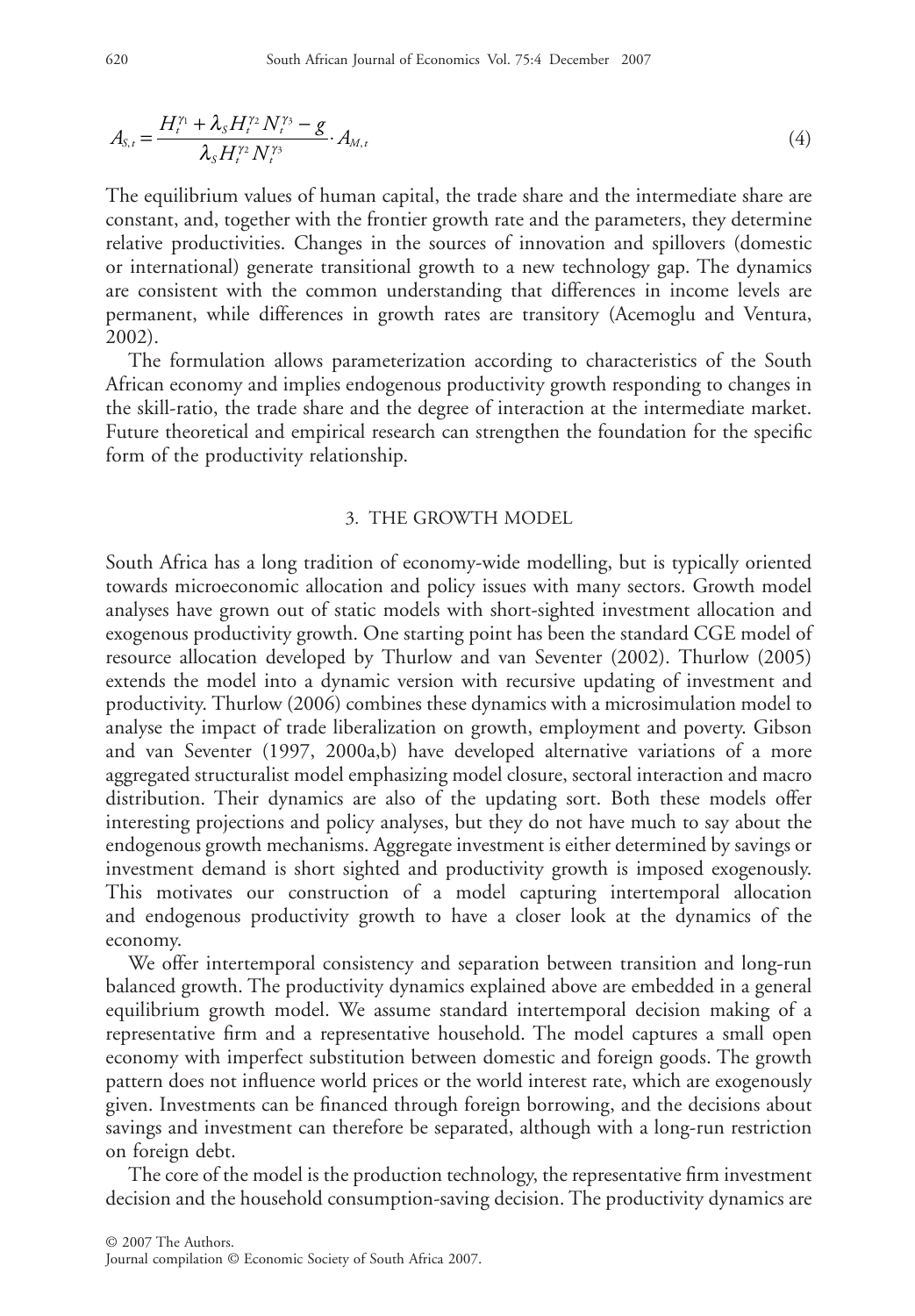presented in Section 2, while the production functions and the intertemporal dynamics are outlined below.<sup>2</sup>

Sectoral value added (*Xi*,*t*) is defined as a Cobb-Douglas function of unskilled labour  $(Lu_{i,t})$ , skilled labour  $(Ls_{i,t})$  and capital  $(K_{i,t})$ :

$$
X_{i,t} = A_{i,t}^{\alpha_{1,i} + \alpha_{2,i}} L u_{i,t}^{\alpha_{1,i}} L s_{i,t}^{\alpha_{2,i}} K_{i,t}^{1 - \alpha_{1,i} - \alpha_{2,i}} \quad i = M, S
$$
\n<sup>(5)</sup>

where the subscripts *M* and *S* represent the traded and the nontraded sectors, respectively. Labour and capital are mobile between domestic sectors and are allocated based on marginal productivities. Sectoral labour augmenting technical progress (*Ai*,*t*) develops endogenously according to equations (1) and (2). Intermediate goods are employed according to fixed input-output coefficients.

The representative firm makes its investment decision according to intertemporal profit maximization, subject to the accumulation of the aggregate capital stock  $(K_t = K_{M_t} + K_{S_t})$  over time:

$$
\underset{I_t, K_t}{Max} \sum_{t=1}^{\infty} (1+r)^{-t} [Rk_t \cdot K_t - (PI_t \cdot I_t + ADJ_t)] \tag{6}
$$

*st K K I tt t* . . <sup>+</sup><sup>1</sup> = ⋅− (1 <sup>δ</sup> ) + (7)

where *r* is the exogenous world market interest rate,  $Rk<sub>t</sub>$  is the capital rental rate,  $PI<sub>t</sub>$  is the unit cost of investment,  $I_t$  is aggregate investments,  $ADI_t$  is investment adjustment costs, and  $\delta$  is the rate of depreciation. Following the common practice in the literature, unit adjustment costs are specified as a positive function of the investment-capital ratio. Therefore, total adjustment costs are given as:

$$
ADJ_t = a \cdot P_{M,t} \cdot \frac{I_t^2}{K_t} \tag{8}
$$

where  $a$  is a constant parameter and  $P_M$  is the composite price of traded goods.

Differentiating the intertemporal profit function with respect to  $K_t$  gives the following no-arbitrage condition:

$$
r \cdot q_{t-1} = Rk_t + a \cdot P_{M,t} \cdot \left(\frac{I_t}{K_t}\right)^2 - \delta \cdot q_t + \dot{q}_t
$$
\n
$$
\tag{9}
$$

Equation (9) states that the marginal return to capital must equal the interest payments on a perfectly substitutable asset with a value of  $q_{t-1}$ , where q is the shadow price of capital. The first term on the right-hand side is the capital rental rate, while the second term is the partial derivative of the adjustment cost function with respect to capital. The marginal return to capital must be adjusted by the depreciation rate and by the capital gain or  $\log s, \dot{q}_t$ .

The representative consumer maximizes an intertemporal utility function taking into account the current budget constraint for each period:

<sup>&</sup>lt;sup>2</sup> Documentation of data, model and calibration is given in a separate appendix available at <http://www.svt.ntnu.no/iso/Hildegunn.Stokke/default.htm>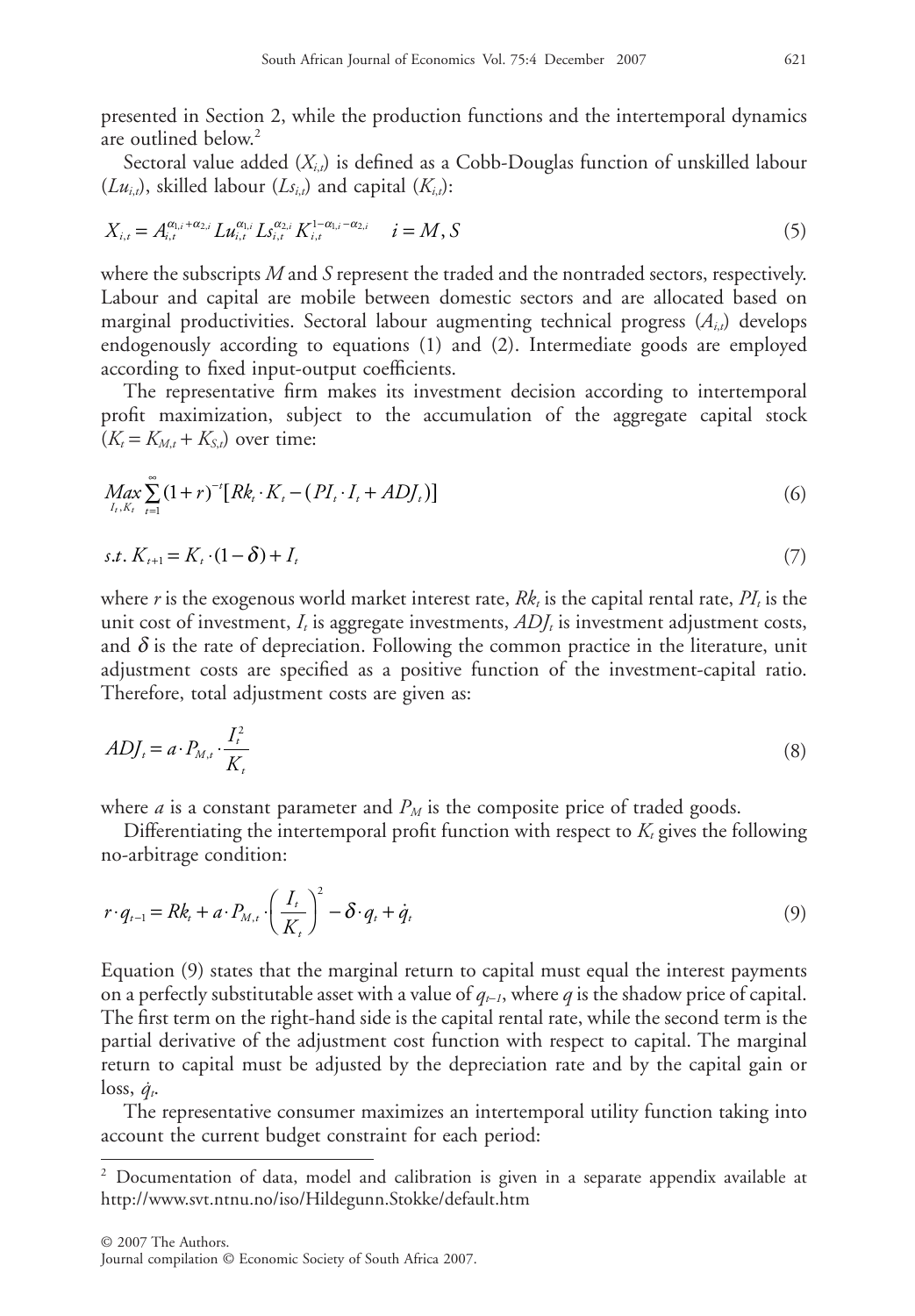$$
Max_{t=1}^{\infty} (1+\rho)^{-t} U(Q_t)
$$
\n(10)

$$
s.t. PQ_t \cdot Q_t = Y_t - SAV_t \tag{11}
$$

Assuming an intertemporal elasticity of substitution equal to unity, the utility function is defined as  $U(Q<sub>i</sub>) = \ln Q<sub>i</sub>$ , where  $Q<sub>i</sub>$  is aggregate consumption in period *t*. PQ<sub>t</sub> is the aggregate consumption price,  $Y_t$  is household income,  $SAV_t$  is private savings, and  $\rho$  is the positive rate of time preference. Utility maximization gives the Euler equation for optimal allocation of consumption over time:

$$
\frac{PQ_{t+1} \cdot Q_{t+1}}{PQ_t \cdot Q_t} = \frac{1+r}{1+\rho}
$$
\n(12)

The growth in consumption depends on the interest rate, the time preference rate and the price path.

The growth model describes an economy with macroeconomic stability, full employment of resources, flexible allocation of resources between sectors according to profitability, and an open capital market. Domestic market imperfections represent a challenge for future research. Some rigidity is built in with cost of investment adjustment and imperfect substitution between domestic and foreign goods. The model consequently operates with a composite good. Imports are endogenously determined through an Armington composite system, while exports are determined through constant elasticity of transformation (CET) functions. The labour market formulation separates between unskilled and skilled labour.

In the long-run equilibrium, the economy growth rate is exogenously given as  $g + n$ , where *g* is the frontier rate of labour augmenting technical progress and *n* is the labour supply growth rate. The domestic and the international technology gap are constant. The model reproduction of South African growth during 1960-2005 (explained in the next section) is of a transitional character.

## 4. REPRODUCING GROWTH AND STRUCTURAL CHANGE IN SOUTH AFRICA

South Africa achieved remarkably high growth from 1960 to the mid-1970s, here called the high-growth period. Economic growth stagnated in the mid-1970s with the struggle for liberalization and the international isolation. Many developing and developed economies experienced economic stagnation because of the oil crisis, but the proportional decline in the growth rate was much larger in South Africa. Average GDP growth rate dropped from 5.5% in the high-growth period to 1.6% during 1975-1993. This indicates that the growth process also was affected by local economic and political factors. Sanctions against the Apartheid regime were tightened during a period when political unrest and labour strikes affected economic development. At the same time South Africa experienced rapid structural change, with the nontraded sector increasing from 45% to 65% of GDP during the two decades. In the post Apartheid period economic performance has improved, but the growth has been erratic and low on average.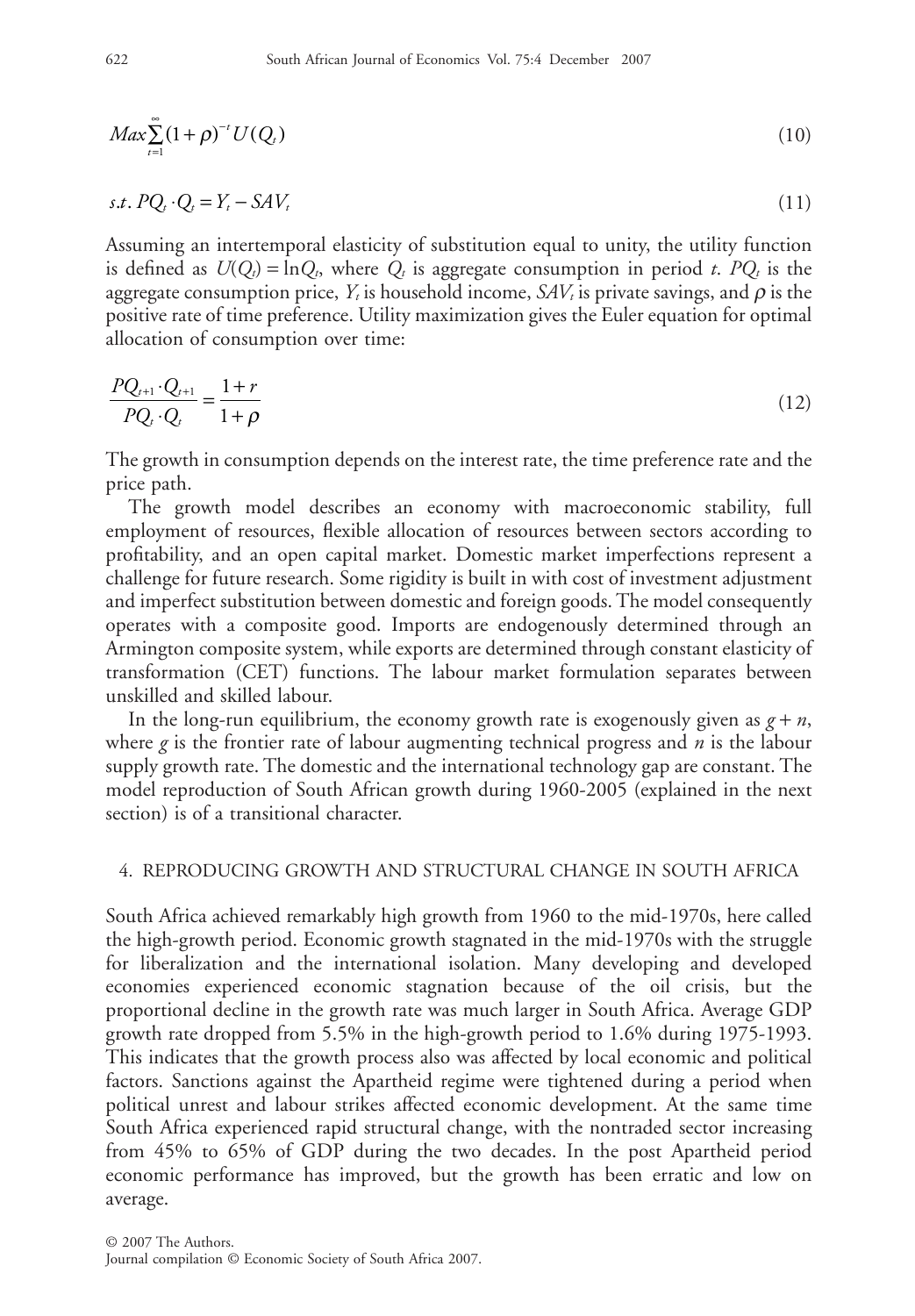|                                         | 1961-1974 High growth | 1975-1993 Closed economy | 1994-2005 Post Apartheid |
|-----------------------------------------|-----------------------|--------------------------|--------------------------|
| Actual GDP growth rate                  | 5.5 %                 | $1.6\%$                  | $3.3\%$                  |
| Calibrated GDP growth rate              | 5.5 %                 | $3.6\%$                  | $3.1\%$                  |
| Growth in total trade                   | $5.0\%$               | $1.0\%$                  | $5.5\%$                  |
| Growth in gross fixed capital formation | 8.1 %                 | $-0.2\%$                 | 4.9 %                    |

*Table 1. South African growth experience 1961-2005*

*Source:* World Bank, World Development Indicators.

The growth model described above is calibrated to reproduce the main elements of the economic development in South Africa during recent decades. Starting with a consistent database in the base year 1998, we calibrate backwards a growth path that is close to the observed real GDP growth during 1960-2005. To reproduce actual GDP growth, the initial levels of capital and productivity are scaled down compared with the steady state path. Initially, the international technology gap  $(A_{M,t}/A_t^*)$  equals 0.32, which is broadly consistent with empirical evidence offered by Edwards and Golub (2003) and van Dijk (2003). The initial domestic technology gap (*AS*,*t*/*AM*,*t*) equals 0.43, and implies that the productivity level is higher in tradables than in nontradables. The scaling back serves as an exogenous shock that takes the economy outside the equilibrium long-run path in 1960. The initial capital stock and productivity levels are below the long-run path and economic growth is driven by endogenous adjustment back to equilibrium growth.

The model parameters are calibrated consistent with long-run equilibrium, where the long-run growth rate is assumed to equal 2% (1.3% technological progress rate and 0.7% labour growth).<sup>3</sup> The long-run growth path must be consistent with the macroeconomic equilibrium as represented by the Euler equation:  $r = (1 + \rho)(1 + g + n)$ -1, where  $g + n$ is the exogenous long-run growth rate. The elasticities of substitution in the Armington and CET functions are set consistent with national and international estimates as documented by Gibson (2003). These elasticities represent substitution possibilities between domestic and foreign goods (Armington), and between sales to domestic markets versus export markets (CET). Table 1 in the Appendix presents the values of selected calibrated parameters.

The supply of different labour types is set according to TIPS (2006) data on employment shares by skill level.<sup>4</sup> The share of unskilled labour in the total labour force declines from 0.78 to 0.44 during 1960-2005, with a corresponding increase in the skilled labour share from 0.22 to 0.56. The share of skilled workers in the labour force represents our measure of human capital in the productivity specification.

An important element of the South African experience is the changing trade conditions over time, and in particular the international isolation from the mid-1970s to the early 1990s. The empirical literature addressing foreign trade and trade policy faces the problem that sanctions cannot be measured directly. As in Rattsø and Stokke (2007), we capture the protectionist effect of international isolation by calibrating export and import taxes in order to reproduce the observed export and import paths during 1960- 2005. The terms of trade and real effective exchange rate are calibrated consistent with the data to adjust for the impact of world price shocks on the trade level. Total trade taxes as

<sup>&</sup>lt;sup>3</sup> The assumption of 0.7% labour growth is consistent with data on average annual employment growth in South Africa during 1971-2005 (TIPS, 2006).

The supplies of skilled and unskilled labour are extended backwards to 1960 based on average growth rates during 1970-2005.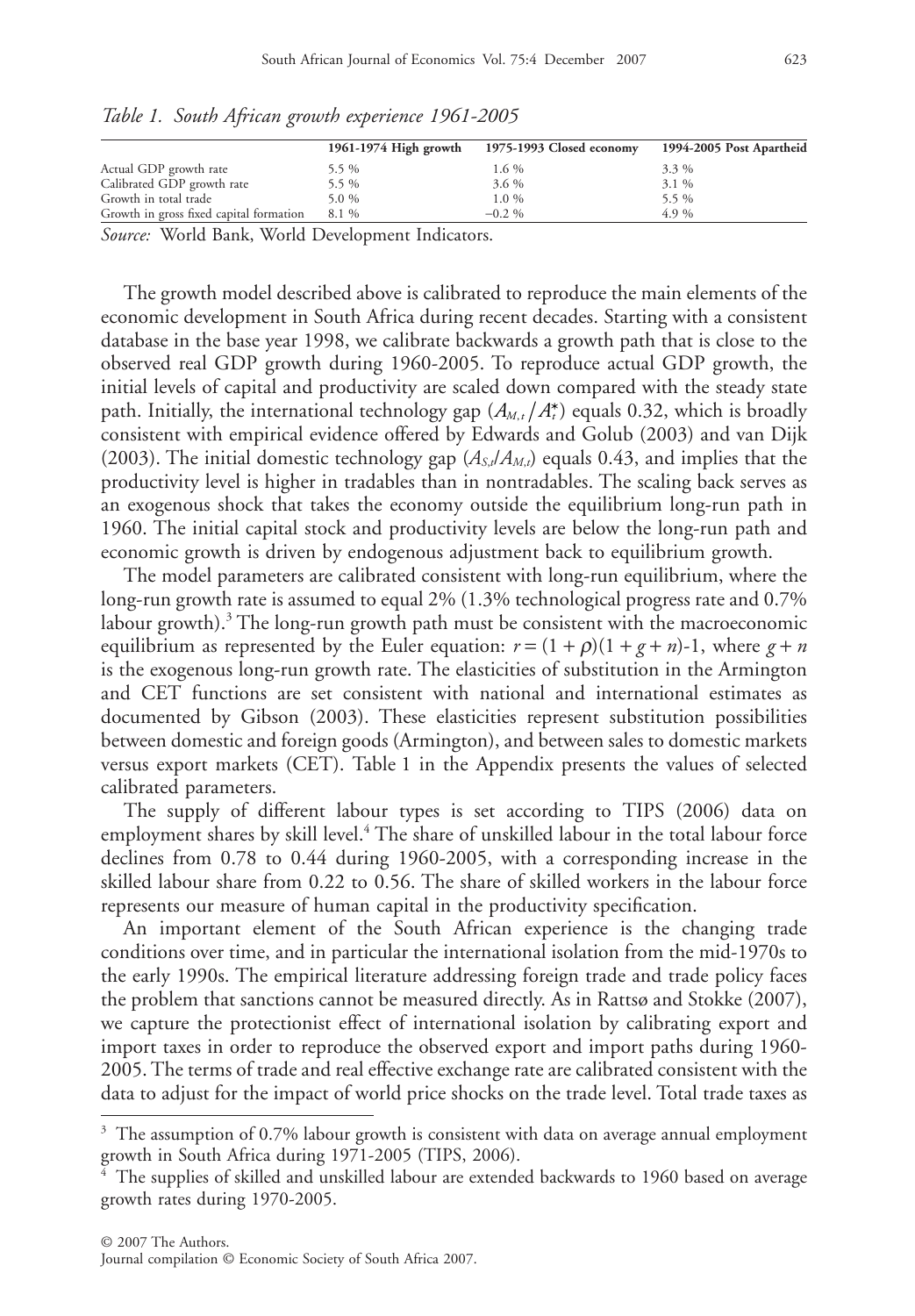

*Figure 1. Total trade: calibrated path of model versus actual path (given in Billions of 1995 Rand)*



*Figure 2. Calibrated openness indicator for South Africa 1960-2005. Measured as import tax and export tax as share of total trade*

a share of trade represents our measure of openness. Fig. 1 reports the reproduction of the trade path, while the tariff equivalent is illustrated in Fig. 2.

Following the tariff cuts during the 1960s, the slow growth of exports and imports in the 1970s and 1980s requires a gradual increase of the tariff-equivalent, with a peak in the late 1980s of about 60%. After 1990 the removal of sanctions together with a gradual liberalization of the trade policy increased trade rapidly, reflected in the model by decreasing tariffs. In the numerical simulations, the tariff-equivalent represents the barrier to international spillovers. The tariff-equivalent path is consistent with existing measures of openness in South Africa provided by Aron and Muellbauer (2002, 2007) and Edwards and Lawrence (2006).

Fig. 3 shows how we track the actual growth rate as a steady decline in the model growth rate during 1960-1990, followed by constant growth post Apartheid. The calibrated economic growth rate during the high-growth period 1961-1974 is 5.5% on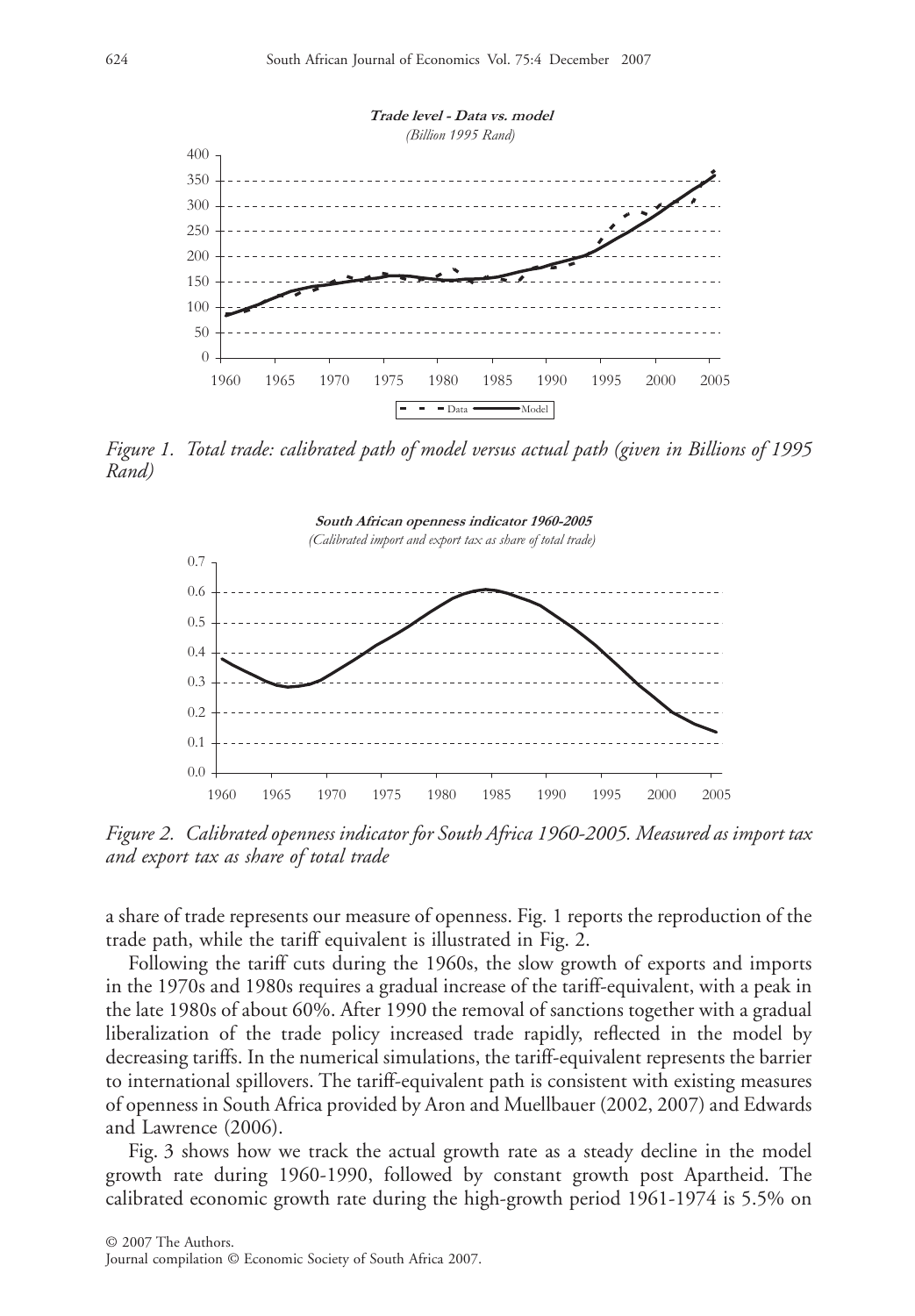

*Figure 3. GDP growth rate: calibrated path of model versus actual growth (measured as 3-year moving average)*

average, while the growth rate during the closed economy period (1975-1993) averages 3.6%. The post Apartheid period has a stable model growth rate of about 3.1%. The average calibrated growth rate is compared with the observed growth rate in Table 1.

The early growth period (1961-1974) broadly follows the prediction of the model with high, but declining, growth. The profit opportunities are large with low capital stock and encourage high investment. In standard fashion the marginal return to capital is reduced over time. This is the core of the neoclassical convergence mechanism. In the beginning of the growth period the low level of the capital stock gives high marginal returns to investment with consequent high investment growth and capital accumulation. The capital and GDP growth rates decline over time with decreasing returns to investment. Part of the investment is imported from abroad with imperfect substitution between foreign and domestic goods. The traded sector benefits from technology spillovers embodied in foreign capital goods, but the low level of human capital constrains productivity growth and catch-up. Relative productivity between tradables and the world frontier increases from 0.32 to about 0.35 during the high growth period (see Fig. 6 in Section 5). Productivity growth in nontradables is low bacause of a lack of human capital and the domestic technology gap increases over time.

During 1975-1993 the negative growth trend is stronger. The international isolation represented by an increasing tariff-equivalent affects productivity growth in tradables by increasing the trade barrier to technology adoption and limiting the transfer of foreign spillovers. Despite an increasing skill-ratio the traded sector is unable to catch-up towards the world frontier, and the international technology gap remains roughly constant during the closed economy period. The low productivity level together with the contraction of the traded sector since the early 1980s limits the extent of domestic spillovers to the nontraded sector. South Africa could have compensated for the reduced openness with higher domestic investments. As seen from Table 1, this did not happen. The reason is that the cost of investment increases as imports of capital goods become more expensive, and lower productivity growth further reduces the profitability of investments. The fall in investment growth strengthens the negative effect on productivity growth by reducing the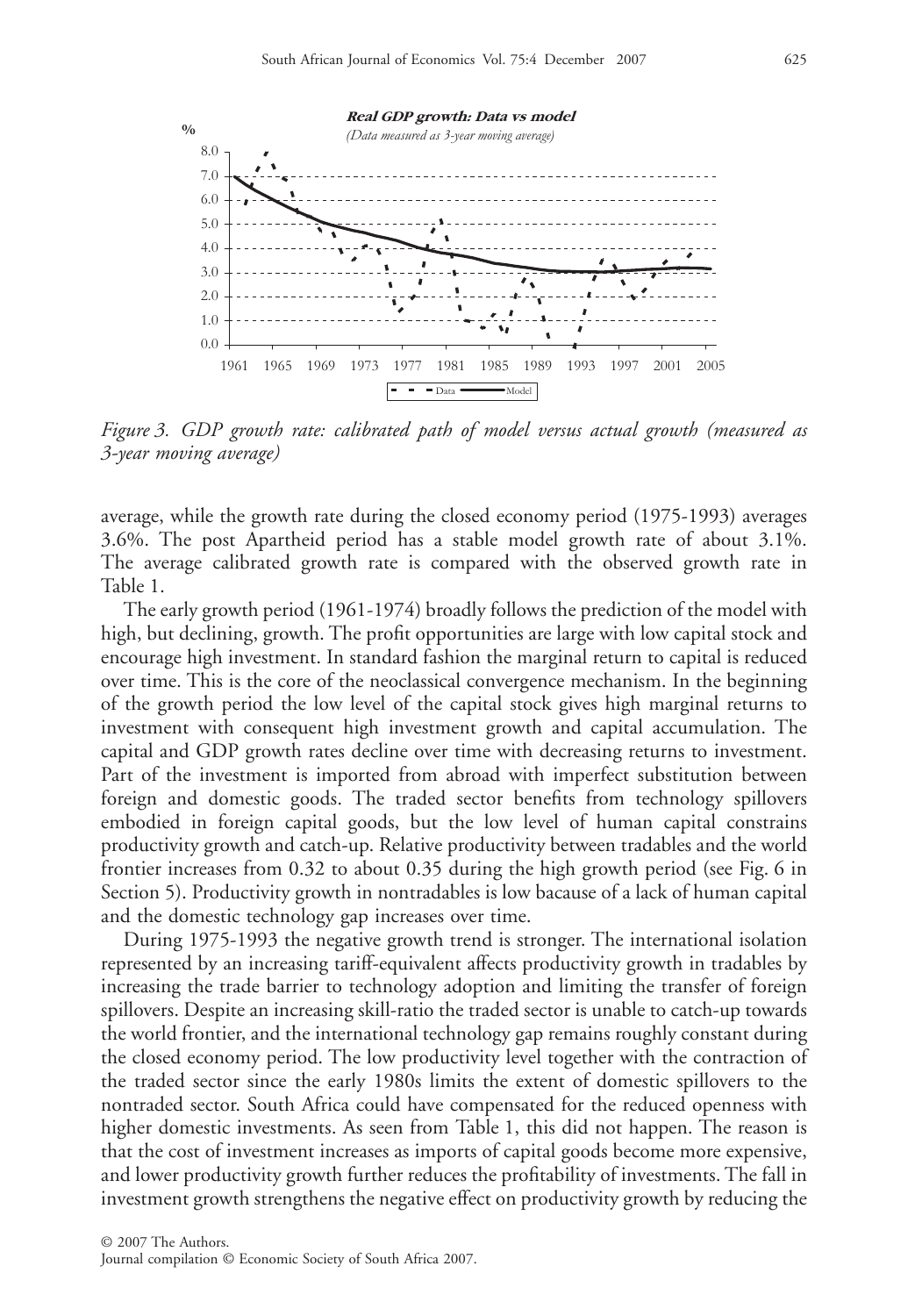

*Figure 4. Value added share for the South African nontraded sector: calibrated path of model versus actual path*

growth in foreign trade. The growth path of the model is consistent with the low level of investment and the technological stagnation observed in South Africa during the closed economy period, and follows from fewer international and domestic technology spillovers, more expensive foreign capital goods, and productivity-investment interaction.

In the post Apartheid period, the negative growth trend is offset and the growth rate stabilizes at around 3%. The elimination of sanctions together with trade liberalization reduces the costs of imported investment goods and opens the economy to more technology adoption. Again, the investment and productivity effects reinforce each other, but now in a positive direction. This period is characterized by some catching up relative to the technological frontier, which can be related to lower trade barriers and an increasing skill-ratio. The productivity response is limited, however, and the model predicts no take off or returns to high growth.

The reproduction of the structural change in South Africa is illustrated in Fig. 4. The expansion of nontradables since 1980 is mainly demand-side driven. The observed consumption pattern is stable during the 1960s and 1970s, while the share of nontraded goods in total consumption increases after 1980. In the model, the change in the consumption pattern is captured through a Stone-Geary demand system with nonhomothetic preferences. The income elasticity is relatively higher for nontraded goods, and demand gradually shifts away from traded goods. To reproduce the rapid expansion of nontradables, the nontraded consumption share is increased by more than the actual numbers. Our interpretation is that the dramatic shift to nontradables after 1980 is related to extraordinary factors, notably the gold revenue increase (not captured by the model). Stokke (2007) shows the relevance of the gold price increase in the 1970s (and the associated increase in resource income) to the contraction of the traded sector in South Africa.

The degree of openness has opposite effects on structural change. Reduced access to foreign technology decreases productivity growth in tradables, and affects nontraded productivity via fewer domestic spillovers. Higher tariffs imply less competition from abroad and part of the demand for tradables is shifted towards domestic goods at the cost of more expensive foreign goods. Whether the international isolation in the 1980s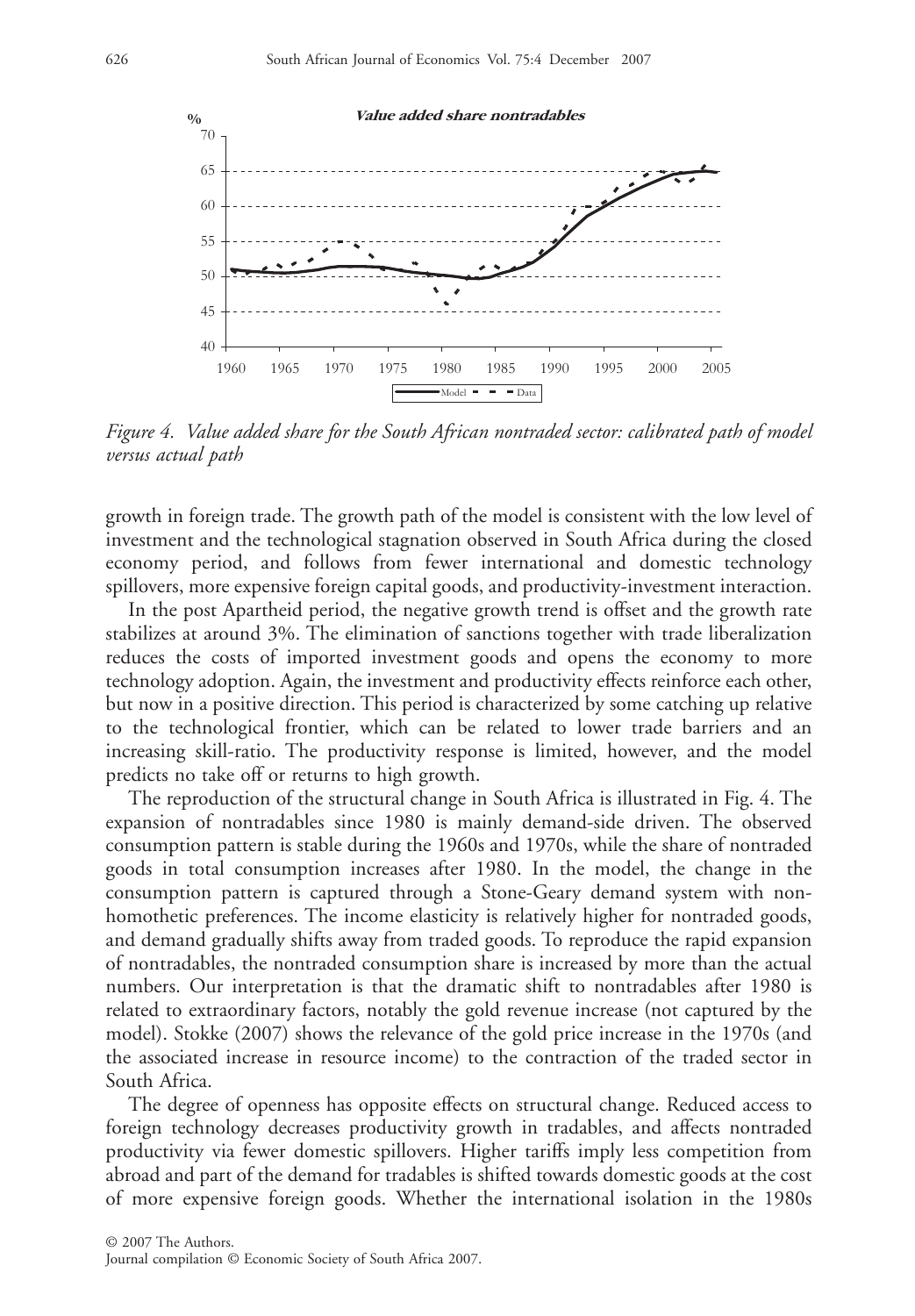contributed to the contraction of the traded sector is investigated through a counterfactual experiment in the next section.

As illustrated in this section, the South African growth experience during 1960-2005 can be explained by neoclassical convergence, international spillovers with barriers related to trade and human capital, domestic spillovers affected by tradables productivity and structural change, and endogenous interplay between productivity and investment profitability. The growth constraints are most pronounced during the closed economy period, but while productivity conditions are improved, investment profitability is still held back when the country enters the 1990s. The ability to simultaneously reproduce the growth path, the degree of openness and the trade path, and the structural change, acts as a robustness check on the model specification and strengthens the view that the model mechanisms are important in understanding the South African experience.

## 5. COUNTERFACTUAL ANALYSIS OF OPENNESS

The growth model allows a counterfactual analysis of the role of international trade and thereby the effect of sanctions and protectionism. As explained in Section 4, we have calibrated a tariff-equivalent growing from the late 1960s and with a peak in the late 1980s to reproduce the actual trade and growth path. Eliminating the rise in the tariff-equivalent during the period of sanctions and protectionism, we can simulate the economic development in a more open economy. In the experiment, the tariff equivalent decreases gradually from 40% in 1960 (gradual trade liberalization). The new GDP growth path is shown in Fig. 5. The main message is that South Africa could have avoided some of the decline in the growth rate. The sanctions and protectionism have contributed to more costly investment goods and fewer technology spillovers and consequently to constrained economic growth. The growth effect adds up to a rather large permanent income gap between the two scenarios.

More openness reduces the cost of adopting foreign technology by limiting the trade barriers to technology transfer, and productivity growth in tradables is stimulated. The period of technological stagnation is avoided and the economy catches up relative to the



*Figure 5. Real GDP growth: calibrated path versus counterfactual path*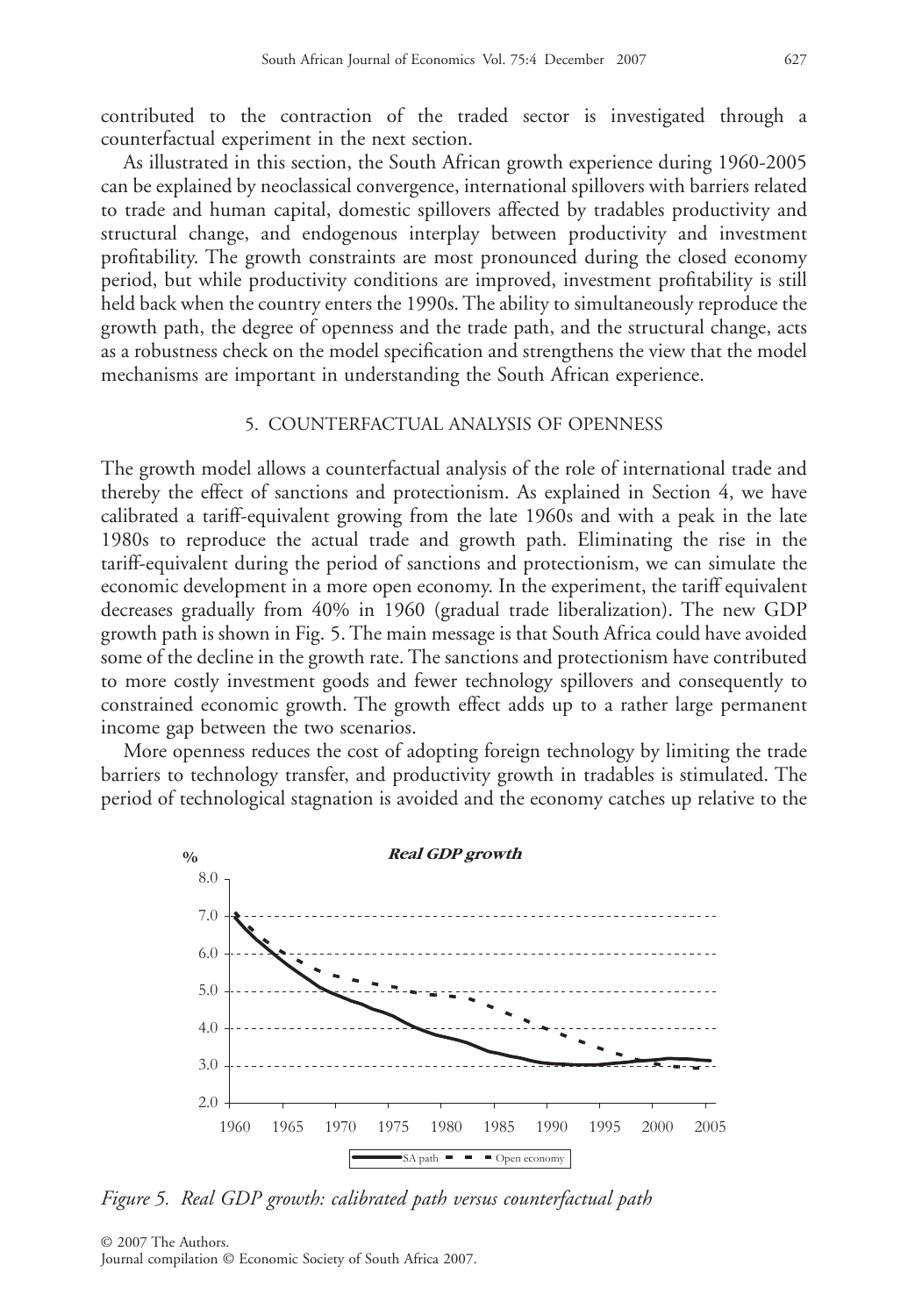

*Figure 6. Productivity level in tradables relative to the world frontier: calibrated path versus counterfactual path*

frontier. As seen from Fig. 6, relative productivity increases from 0.32 to about 0.5, and generates a permanent productivity gap between the two scenarios. Part of the learning spills over to the nontraded sector via interaction in the intermediate market, but the domestic technology gap widens with a more open economy. The technological distance between the traded and the nontraded sector increases. This means that the international isolation from the mid 1970s to the early 1990s harmed the traded sector the most. This follows from its dependence on foreign technology.

The profitability of capital accumulation is stimulated by cheaper foreign capital goods and higher productivity growth. Decreasing returns to investment are offset, and capital growth remains high over time. Increased capital accumulation implies more trade, which generates further technology spillovers from abroad. The productivity-investment interaction stimulates growth and contributes to the large growth differential between the two scenarios during transition.

There are opposite effects of a more open economy on the economic structure. Tradables productivity is stimulated relatively more than productivity in the nontraded sector, but at the same time some domestic demand shifts towards cheaper foreign goods. In the numerical simulations the first effect dominates, and the contraction of the traded sector is constrained by a more open economy. The magnitude of the effect is rather small, indicating that the structural change is mainly demand-side driven.

### 6. CONCLUDING REMARKS

We offer a two-sector growth model reproducing the main elements of the South African experience during 1960-2005, including the growth path, the degree of openness and trade path, and the structural change. Important features of the model are an independent investment decision based on intertemporal profit maximization, allocation of consumption and savings determined by intertemporal utility maximization, and endogenous productivity dynamics related to domestic and international technology spillovers. The suggested model is in contrast to existing growth modelling in South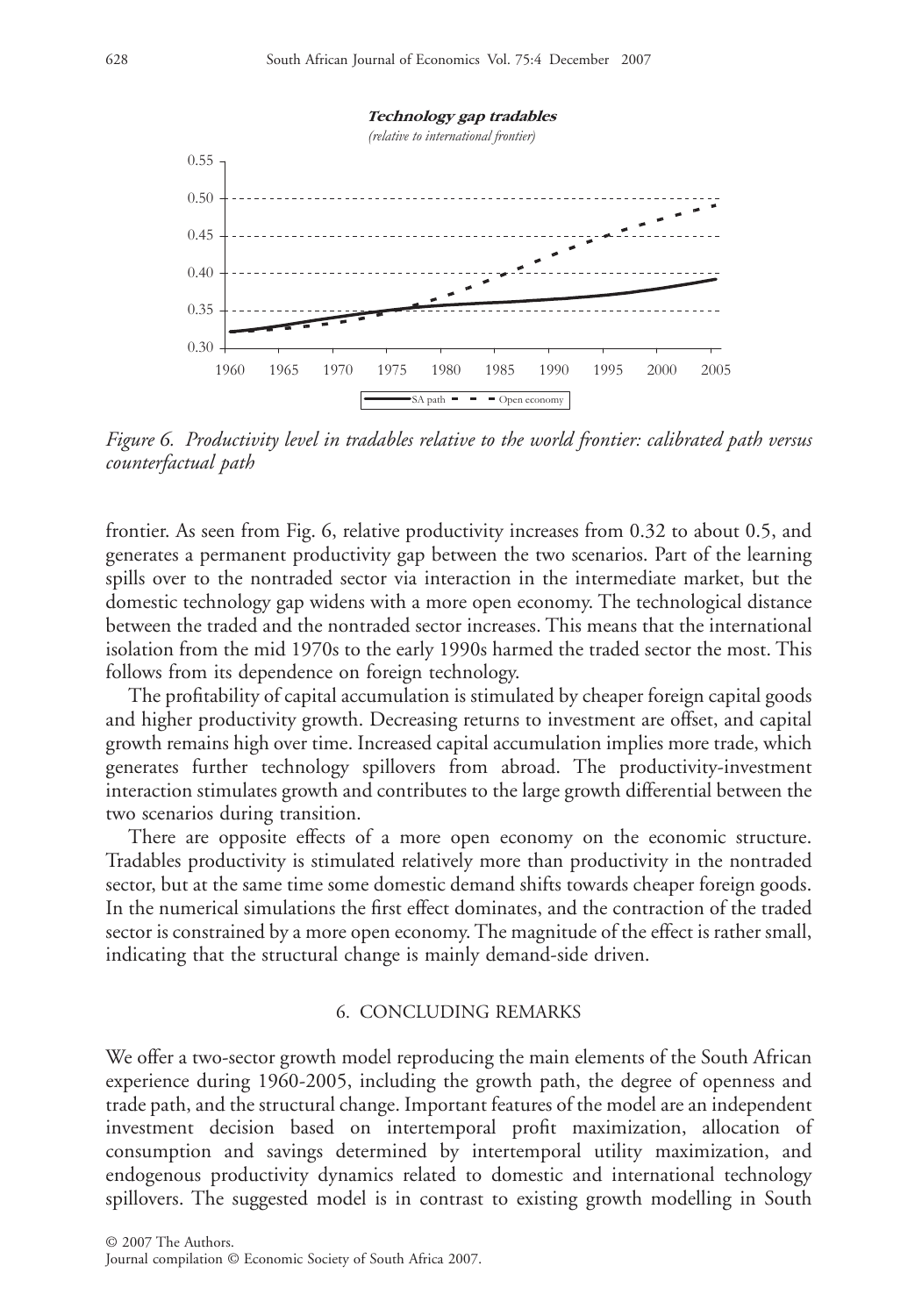Africa, in which investments are short sighted and productivity growth is imposed exogenously.

Numerical simulations show how the growth experience can be understood as neoclassical convergence, international spillovers with barriers related to trade and human capital, domestic spillovers affected by tradables productivity and structural change, and endogenous interplay between productivity and investment profitability. Economic growth in South Africa post Apartheid has been reluctant and there is widespread disappointment about the recent growth results. The lack of growth response to increased openness and human capital points to domestic market imperfections beyond the growth constraints discussed in this paper. Future research should address the domestic market challenges in combination with the productivity growth analysis presented here.

## APPENDIX

*Table 1. Selected calibrated parameters*

| Parameter        | Description                                               | Value |
|------------------|-----------------------------------------------------------|-------|
| r                | World market interest rate                                | 0.11  |
| ρ                | Time preference rate                                      | 0.09  |
| g                | Long-run technical progress rate                          | 0.013 |
| $\it n$          | Labour growth rate                                        | 0.007 |
| δ                | Rate of depreciation                                      | 0.04  |
| $\theta_1$       | Parameter in the productivity specification, tradables    | 0.6   |
| $\theta_2$       | Parameter in the productivity specification, tradables    | 0.6   |
| $\theta_3$       | Parameter in the productivity specification, tradables    | 1.3   |
| $\gamma_1$       | Parameter in the productivity specification, nontradables | 0.3   |
| $\gamma_2$       | Parameter in the productivity specification, nontradables | 0.3   |
| $\gamma$         | Parameter in the productivity specification, nontradables | 1.2   |
| $\sigma_{\rm m}$ | Armington elasticity                                      | 3.0   |
| $\sigma_{\rm c}$ | CET elasticity                                            | 2.0   |

#### REFERENCES

ACEMOGLU, D. and VENTURA, J. (2002). The world income distribution. *Quarterly Journal of Economics*, 117, 659-694.

AGHION, P., BRAUN, M. and FEDDERKE, J. (2006). Competition and productivity growth in South Africa. CID Working Paper No. 132, Center for International Development at Harvard University.

ALCALA, F. and CICCONE, A. (2004). Trade and productivity. *Quarterly Journal of Economics*, 119, 613-646.

ALVAREZ, R. and LOPEZ, R. (2006). Is exporting a source of productivity spillovers? CAEPR Working Paper #2006-012, Center for Applied Economics and Policy Research, Indiana University.

ARON, J. and MUELLBAUER, J. (2002). Interest rate effects on output: Evidence from a GDP forecasting model for South Africa. *IMF Staff Papers*, 49, 185-213.

ARON, J. and MUELLBAUER, J. (2007). Inflation dynamics and trade openness. CEPR Working Paper No. 6346.

BENHABIB, J. and SPIEGEL, M. (1994). The role of human capital in economic development: Evidence from aggregate cross-country data. *Journal of Monetary Economics*, 34, 2, 143-173.

BENHABIB, J. and SPIEGEL, M. (2005). Human capital and technology diffusion. Ch. 13 in P. Aghion and S. Durlauf (eds.), *Handbook of Economic Growth*, vol.1A.

COE, D., HELPMAN, E. and HOFFMEISTER, A. (1997). North-South R&D spillovers. *Economic Journal*, 107, 134-149.

COLEMAN, W. (2005). Terms-of-trade, structural transformation, and Japan's growth slowdown. Mimeo, Duke University.

DIAO, X., RATTSØ, J. and STOKKE, H. (2005). International spillovers, productivity growth and openness in Thailand: An intertemporal general equilibrium analysis. *Journal of Development Economics*, 76, 2, 429-450.

DIAO, X., RATTSØ, J. and STOKKE, H. (2006). Learning by exporting and structural change: A Ramsey growth model of Thailand. *Journal of Policy Modeling*, 28, 3, 293-306.

DUARTE, M. and RESTUCCIA, D. (2007). The structural transformation and aggregate productivity in Portugal. *Portuguese Economic Journal*, 6, 1, 23-46.

EDWARDS, L. and GOLUB, S. (2003). South African productivity and capital accumulation in manufacturing: An international comparative analysis. *South African Journal of Economics*, 71, 4, 659-678.

© 2007 The Authors. Journal compilation © Economic Society of South Africa 2007.